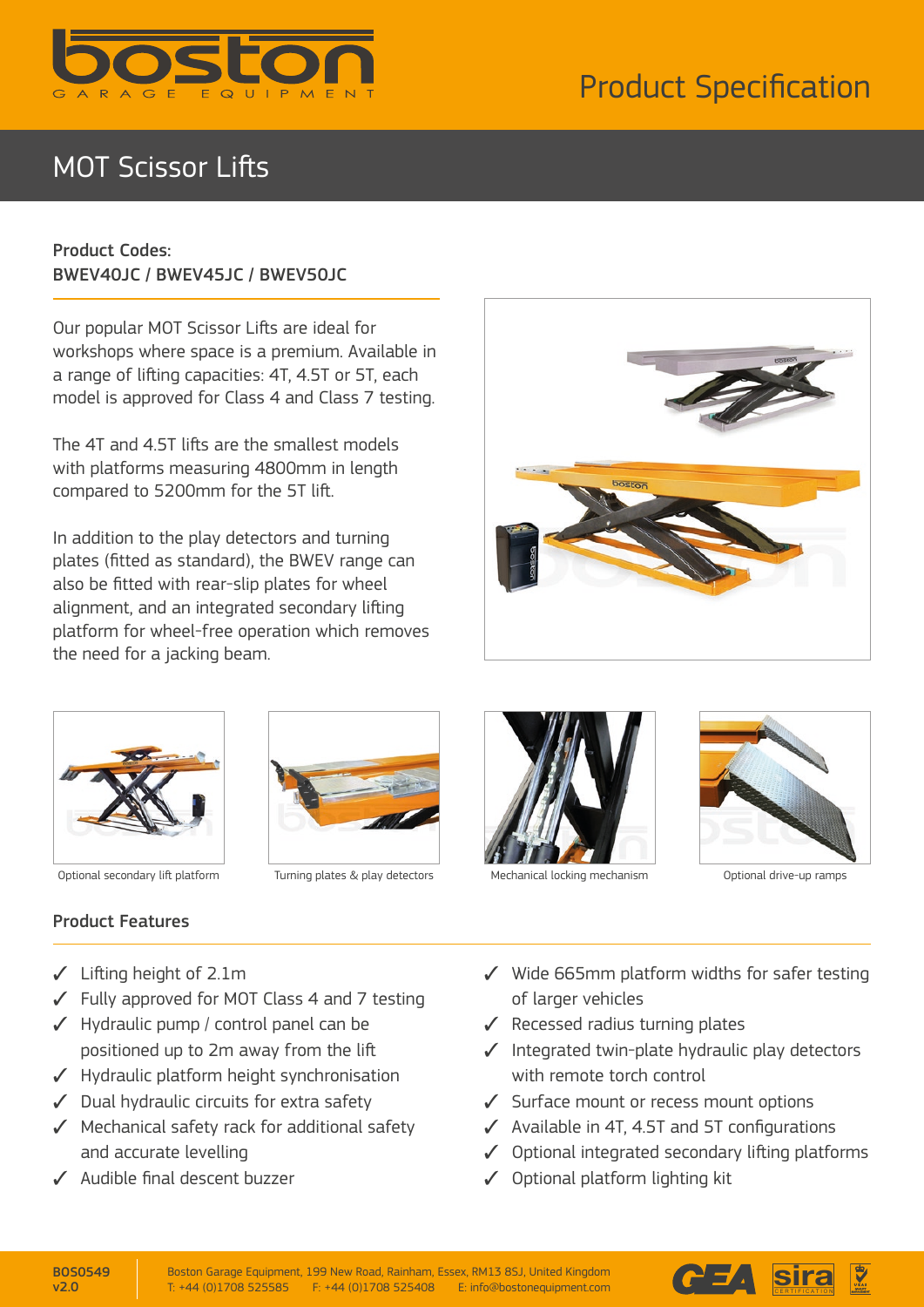

# Product Specification

## MOT Scissor Lifts

### Technical Specifications

| Capacity               | BWEV40JC: 4 Tonne / BWEV45JC: 4.5 Tonne / BWEV50JC: 5 Tonne |
|------------------------|-------------------------------------------------------------|
| UK MOT Approval        | Class 4 & Class 7                                           |
| Power Supply           | 3PH / 415 VAC - 4kW                                         |
| Operation              | Electro-hydraulic                                           |
| Control                | Hydraulic control panel up to 2m from lift                  |
| Lock Release Mechanism | Pneumatic solenoids (air required)                          |

### Measurements (millimetres)

|                 | BWEV40JC | <b>BWEV45JC</b> | <b>BWEV50JC</b> |
|-----------------|----------|-----------------|-----------------|
| Platform Width  | 665      | 665             | 665             |
| Platform Length | 4800     | 4800            | 5200            |
| Lifting Height  | 2100     | 2100            | 2100            |

#### Optional Extras & Accessories

| <b>Play Detectors</b>    | Hydraulic integrated twin-plate play detectors with remote torch control |
|--------------------------|--------------------------------------------------------------------------|
| <b>Turning Plates</b>    | Recessed                                                                 |
| Wireless Torch           | For easier vehicle inspection and play detector operation                |
| LED Lighting Kit         | Four 2m LED Strips for complete vehicle underside illumination           |
| Jacking Beams            | Compatible with our range of jacking beams up to 4 Tonnes                |
| <b>OEM Customisation</b> | Can be supplied to meet any specification & corporate colour scheme      |

BOS0549 v2.0